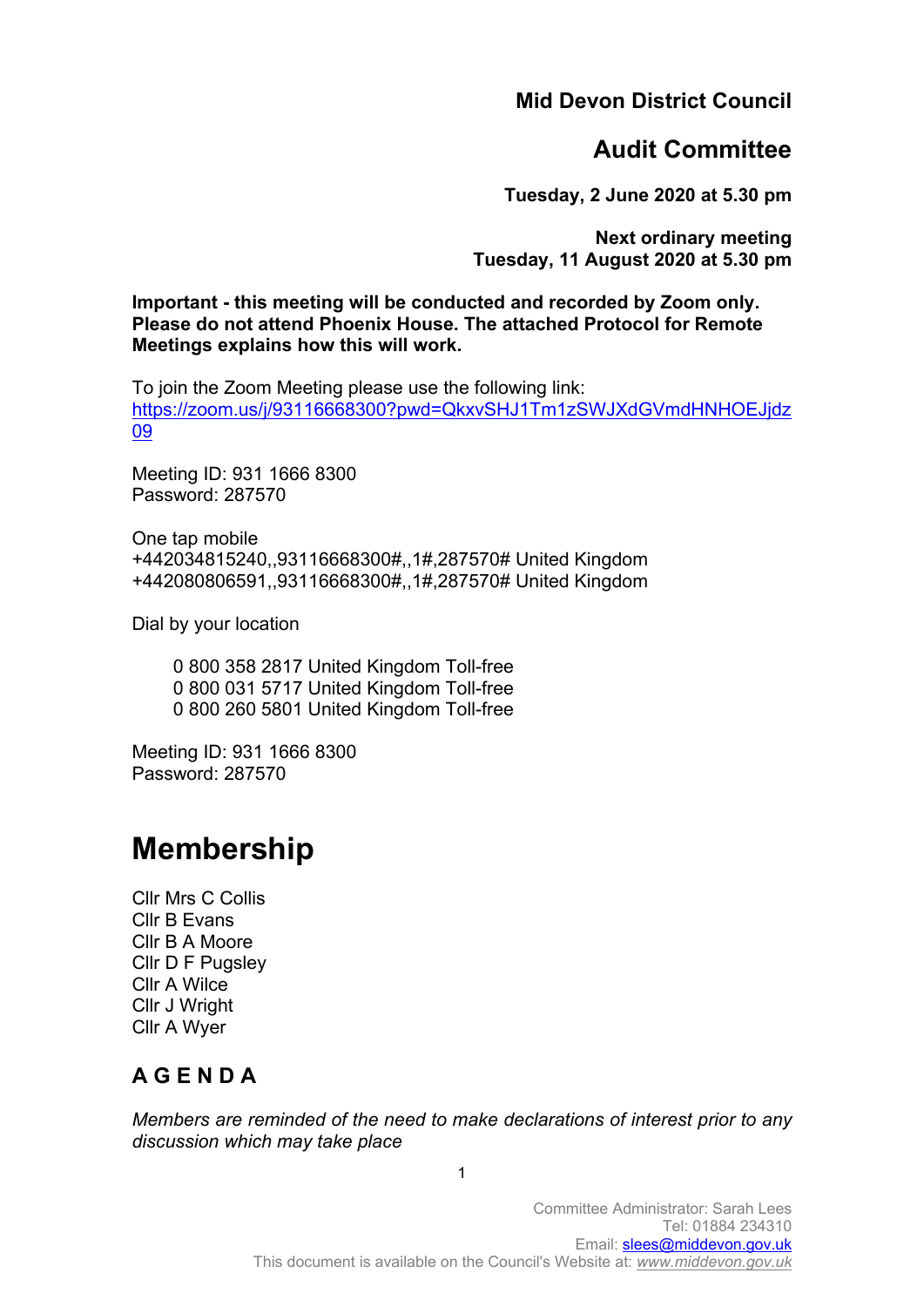# 1. **Election of Chairman**

To elect the Chairman of the Audit Committee for the municipal year 2020/2021.

2. **Election of Vice Chairman** 

To elect the Vice Chairman of the Audit Committee for the municipal year 2020/2021.

#### 3. **Apologies**

To receive any apologies for absence.

4. **Remote Meetings Protocol** *(Pages 5 - 10)* To note the protocol for remote meetings.

#### 5. **Public Question Time**

To receive any questions relating to items on the Agenda from members of the public and replies thereto.

6. **Declaration of Interests under the Code of Conduct** 

Councillors are reminded of the requirement to declare any interest, including the type of interest, and reason for that interest, either at this stage of the meeting or as soon as they become aware of that interest.

#### 7. **Minutes of the previous meeting** *(Pages 11 - 14)*

Members to consider whether to approve the minutes as a correct record of the meeting held on 28 January 2020.

#### 8. **Chairman's Announcements**

To receive any announcements that the Chairman may wish to make.

#### 9. **Performance & Risk Report** *(Pages 15 - 58)*

To receive a report from the Director of Corporate Affairs & Business Transformation providing Members with an update on performance against the Corporate Plan and local service targets for 2019-20 as well as providing an update on the key business risks.

### 10. **Risk and Opportunity Management Policy** *(Pages 59 - 78)*

To receive and approve a report from the Group Manager for Performance, Governance and Data security presenting the Committee with the updated Risk & Opportunity Management Policy for approval.

#### 11. **Internal Audit Approach during the Covid-19 pandemic** *(Pages 79 - 84)*

To receive, and note, a report from the Devon Audit Partnership updating the Audit Committee on how they are looking to adjust ways of working to help deliver their work, in particular the 2020/21 Internal Audit plan. Also how they aim to provide wider support to organisations as they respond to the challenges brought about by Covid-19.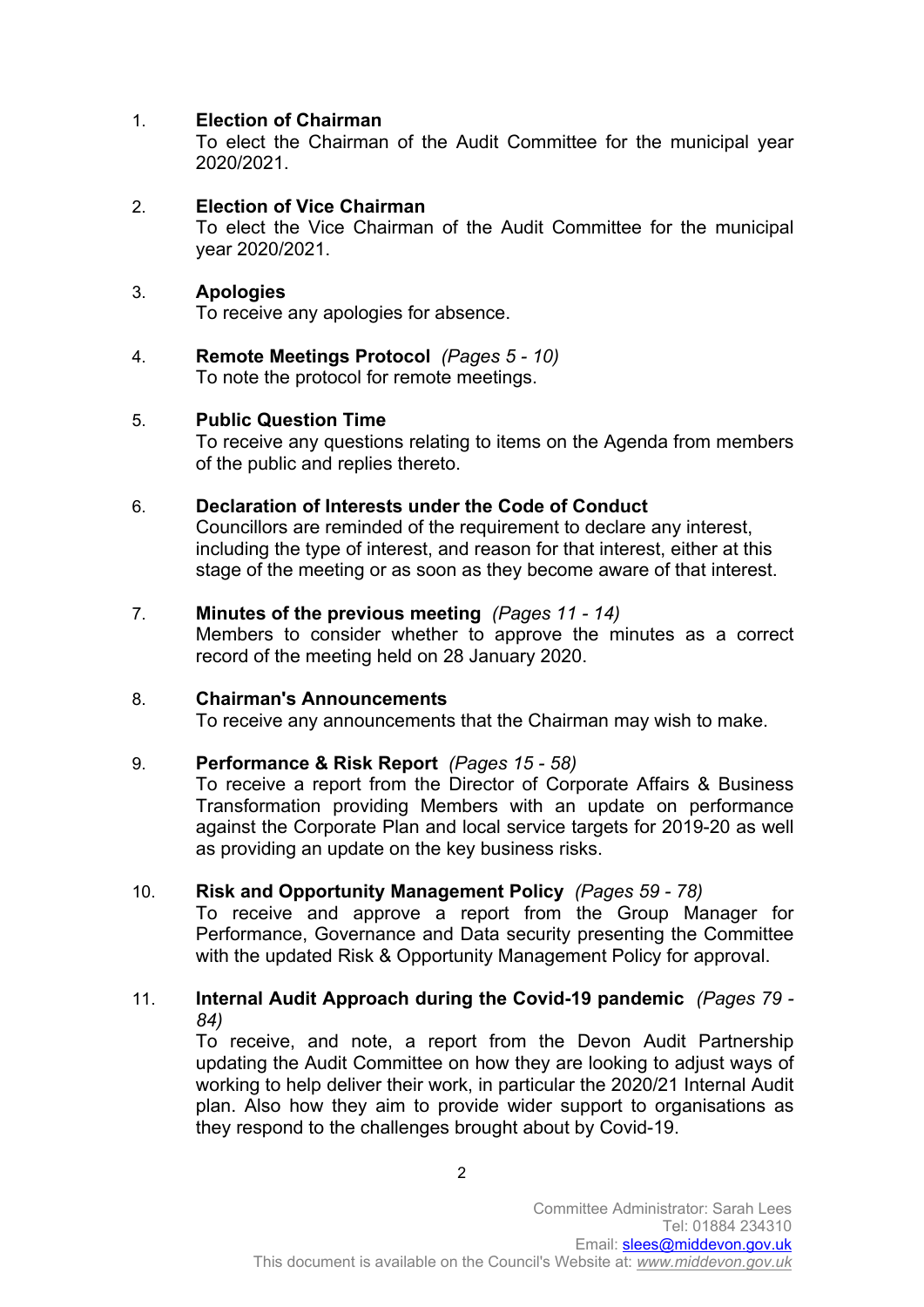## 12. **Internal Audit Charter and Strategy** *(Pages 85 - 100)*

To receive and approve a report from the Internal Audit Team Manager presenting the Committee with the Internal Audit Charter and Strategy for the effective operation of the internal audit service.

#### 13. **Internal Audit Plan 2020/21** *(Pages 101 - 118)*

To receive and approve the Internal Audit Plan for 2020/2021 from the Head of the Audit Partnership. The Audit Committee is required to review and approve this in order to provide assurance to support the governance framework.

# 14. **Internal Audit Annual Report for 2019/2020** *(Pages 119 - 136)* To receive, and note, a report from the Audit Manager updating the

Committee on the work performed by Internal Audit during the 2019/20 financial year as required by the Public Sector Internal Audit Standards.

- 15. **Grant Thornton - Addendum to the Audit Plan** *(Pages 137 - 140)* To receive, and note, a report from the External Auditors providing an update to the planned scope and timing of the statutory audit of Mid Devon District Council in light of the unprecedented global response to the Covid-19 pandemic.
- 16. **Chairman's Annual Report for 2019 / 2020** *(Pages 141 - 144)* To receive the Chairman's Annual Report for 2019 / 2020.

# 17. **Start time of meetings**

To agree the start time of meetings for the remainder of the municipal year.

# 18. **Identification of items for the next meeting**

Members are asked to note that the following items are identified in the work programme for the next meeting:

- Annual Governance Statement for 2019 / 2020 and Corporate Governance Framework
- Annual Report and Accounts for 2019 / 2020
- Grant Thornton Audit Findings for 2019 / 2020
- Grant Thornton Fee Letter

Note: This item is limited to 10 minutes. There should be no discussion on the items raised.

> **Stephen Walford** Chief Executive Friday 22 May 2020